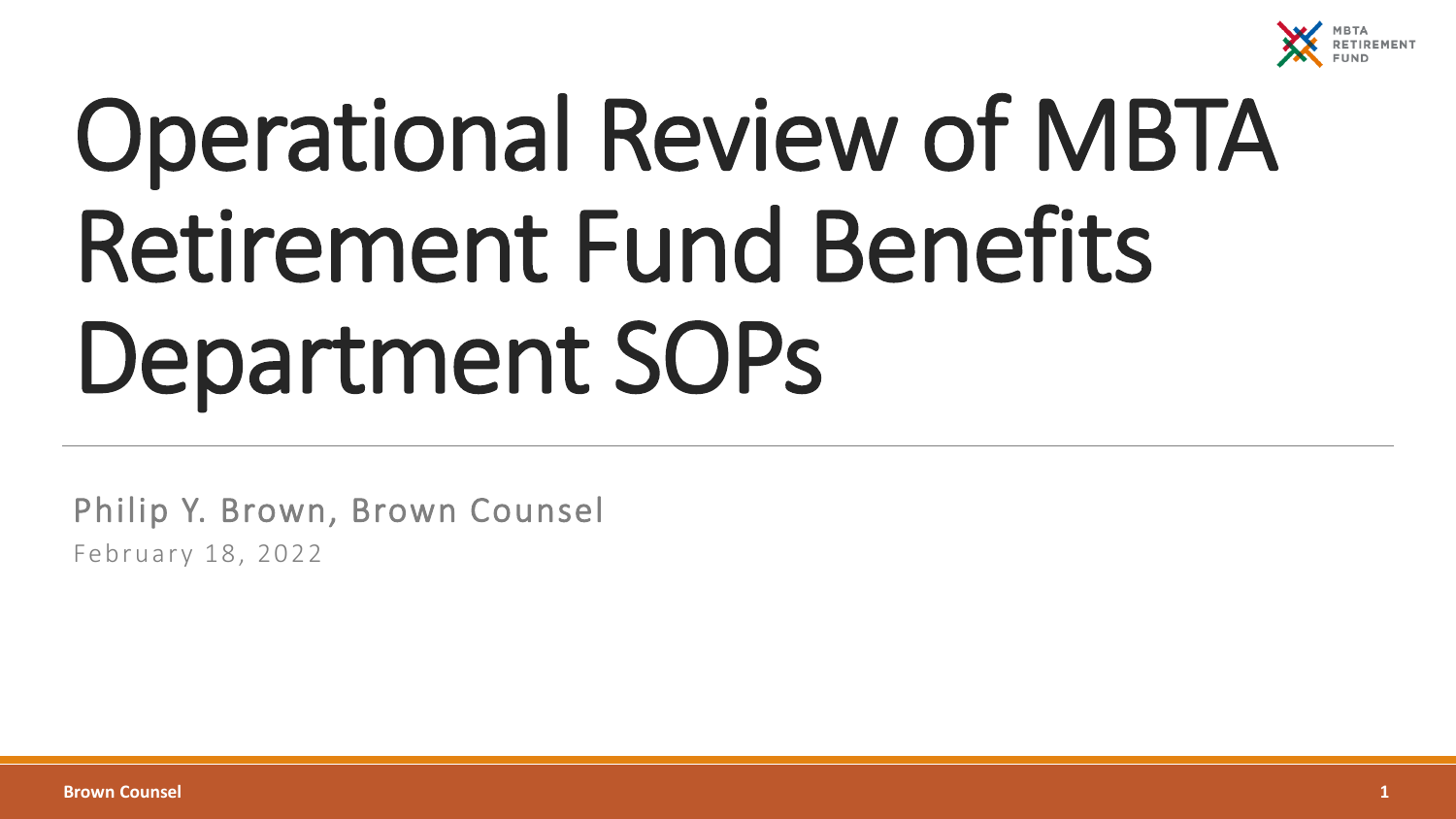

Consistent with the Retirement Board's commitment to transparency, the Retirement Board is publicly posting this abbreviated version of the Operational Review of the MBTA Retirement Fund Benefits Department SOPs presentation that was originally delivered by Philip Y Brown to the Retirement Board on February 18, 2022.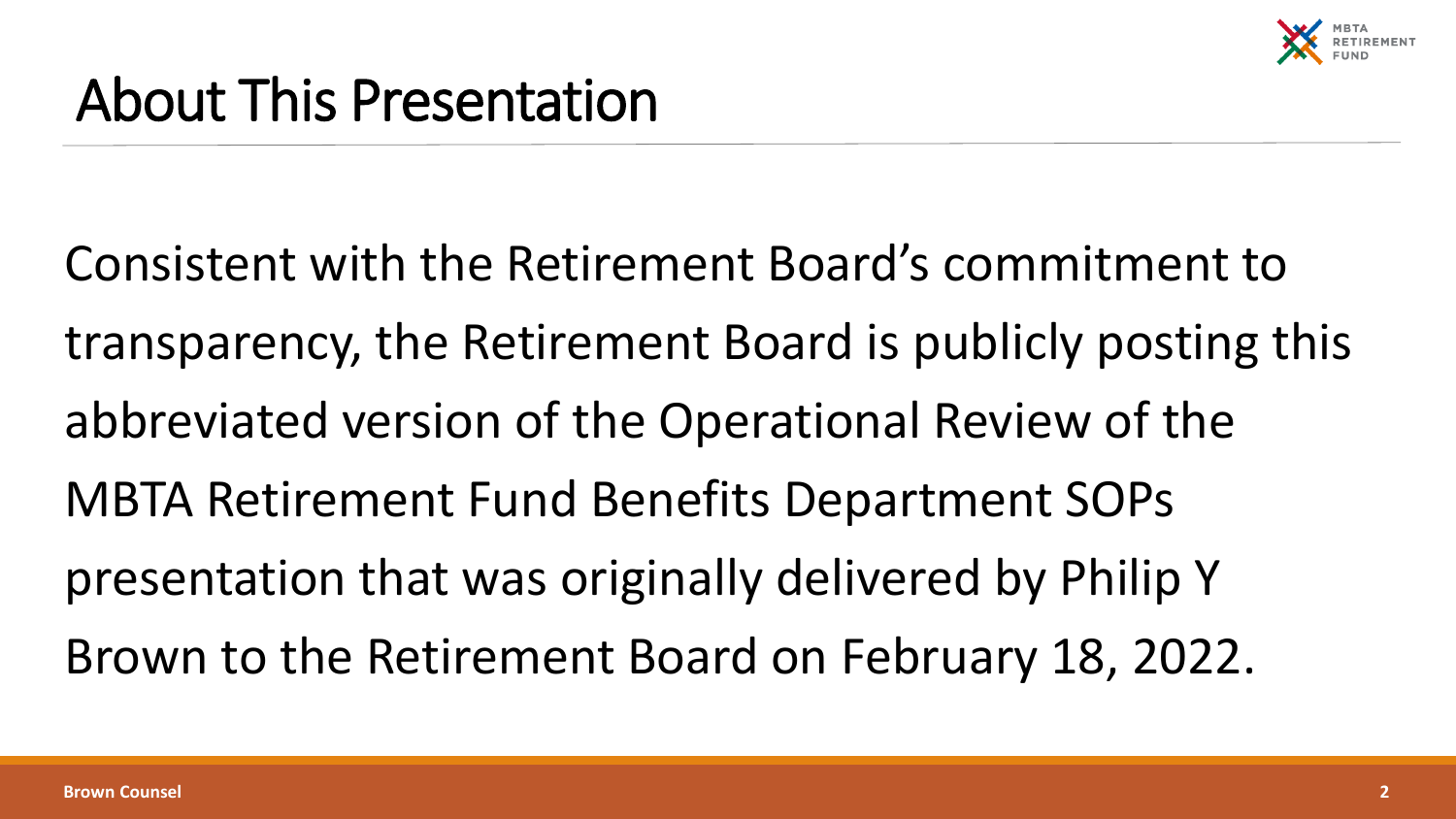

## Table of Contents

| <b>Fitle</b>                               | Slide No. |
|--------------------------------------------|-----------|
| • About this Presentation                  |           |
| • Table of Contents Operations             |           |
| • An Independent Review of Operations      |           |
| • Executive Overview of Key Findings       |           |
| • Strategic Plan Development               |           |
| • Development of SOPs                      | $8-9$     |
| • Assessment of the Development Process    |           |
| • Peer Comparison to PERAC Regulated Funds | 13-16     |
| • Next Steps                               |           |
| Questions                                  |           |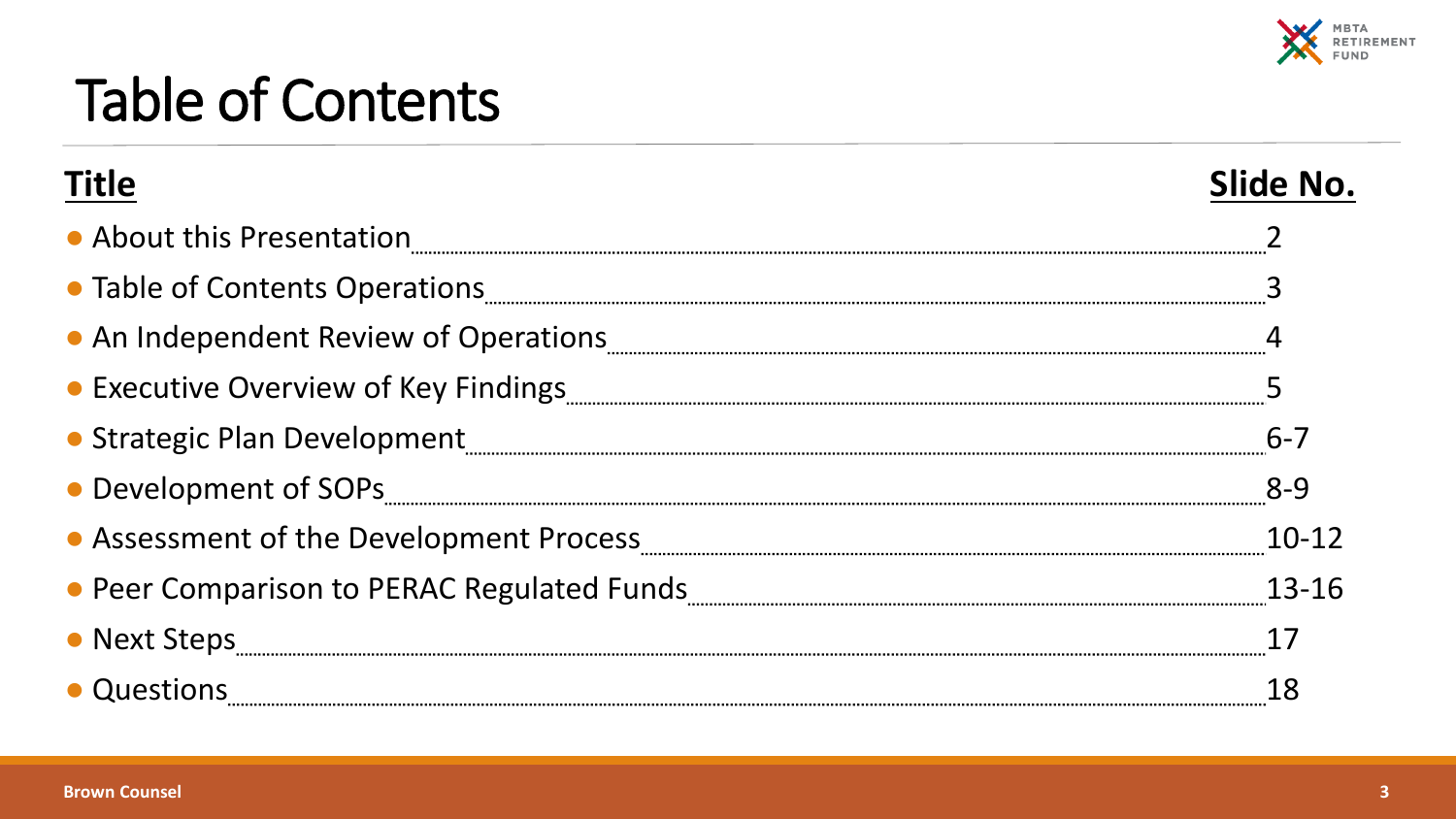

## An Independent Review Of Operations

**This operational review is intended to provide an in-depth, objective review of the Retirement Fund's Development of Standard Operating Procedures ("SOPs") for the Fund's Benefits Department.**

- **Scope of Work For The Review:**
	- **Examine the Benefits Department SOPs;**
	- **Review processes and procedures for developing the SOPs;**
	- Compare the Retirement Fund's Benefits Department SOPs with selected ch. 32 Funds; and
	- **Prepare this analysis for the Board.**

#### **Steps Taken To Complete the Review:**

- Conducted interviews of people involved developing the SOPs, including meeting with the team drafting the SOPs;
- Conducted interviews of selected ch. 32 Funds that are similar in size to, or larger than, the Retirement Fund;
- Obtained and reviewed materials from the ch. 32 Funds;
- **Reviewed my previous assessment of the Retirement Fund's operations;**
- **Prepared this assessment: 1) of the process used by the Retirement Fund to develop the Benefits SOPs; 2) of the content of and** efficiencies gained through developing and implementing the SOPs; and 3) how the SOPs that were developed compare to the procedures used by the PERAC regulated funds.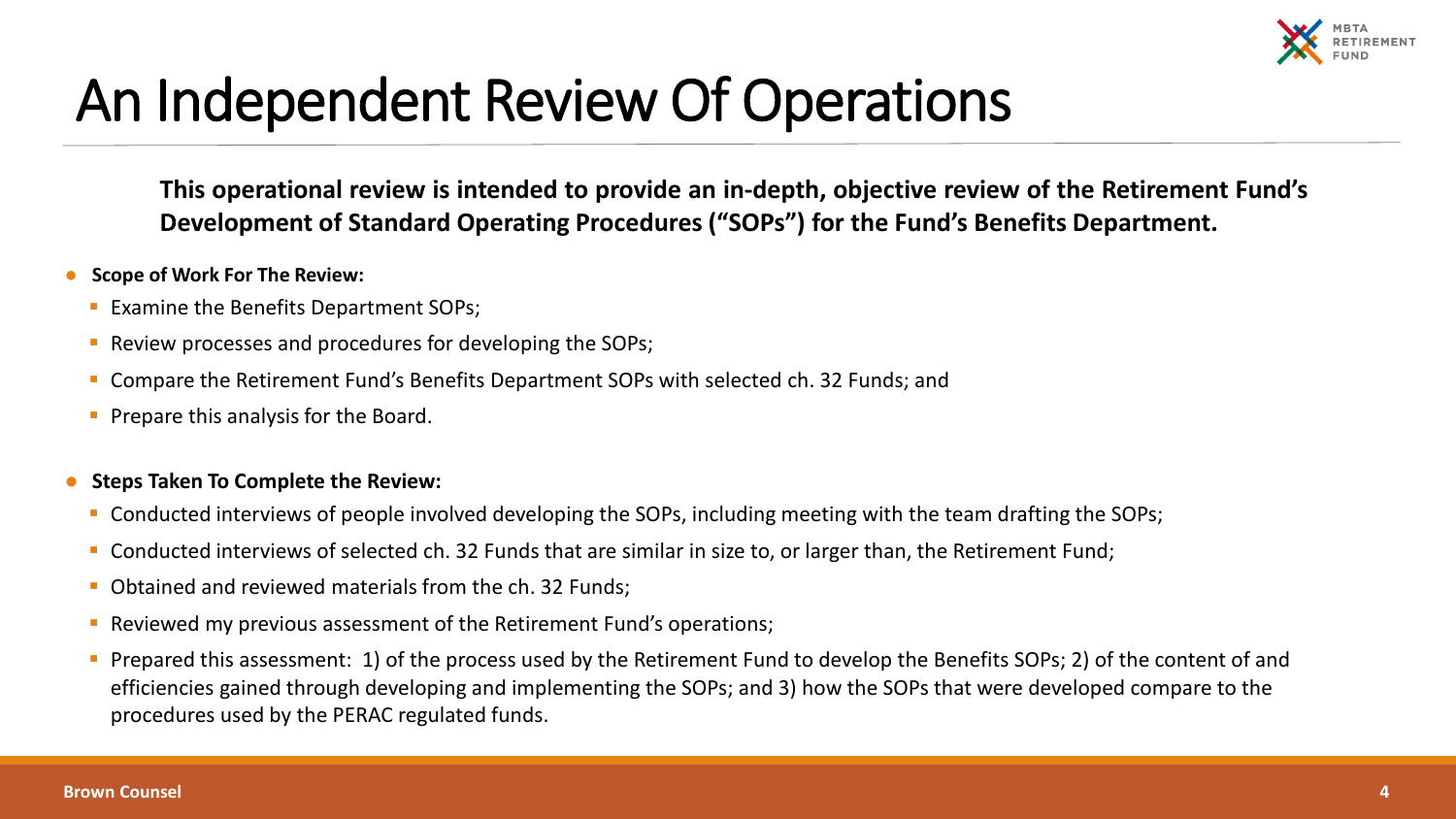

#### Executive Overview Of Key Findings

- **Strategic Planning Process Serves An Important Goal.** The Board-approved strategic planning process implemented by Retirement Fund management serves an important role in identifying, directing and achieving long-term strategic initiatives.
- **Increased Operational Efficiencies Achieved by Benefits SOPs.** The Benefits SOPs increase operational efficiencies by setting out clear, concise, uniform, efficient procedures for staff to follow.
- **Standard Operating Procedures are Consistent with Best Practices.** The Retirement Fund's Benefits SOPs were developed using sound business judgment and are otherwise consistent with best industry practices.
- **The Retirement Fund Is Meeting Its Fiduciary Obligations To Its Beneficiaries Through Its Operational Improvements.** Using ch. 32 pension funds and PERAC regulations as a measuring stick, the Retirement Fund continues to be a leader in making operational improvements.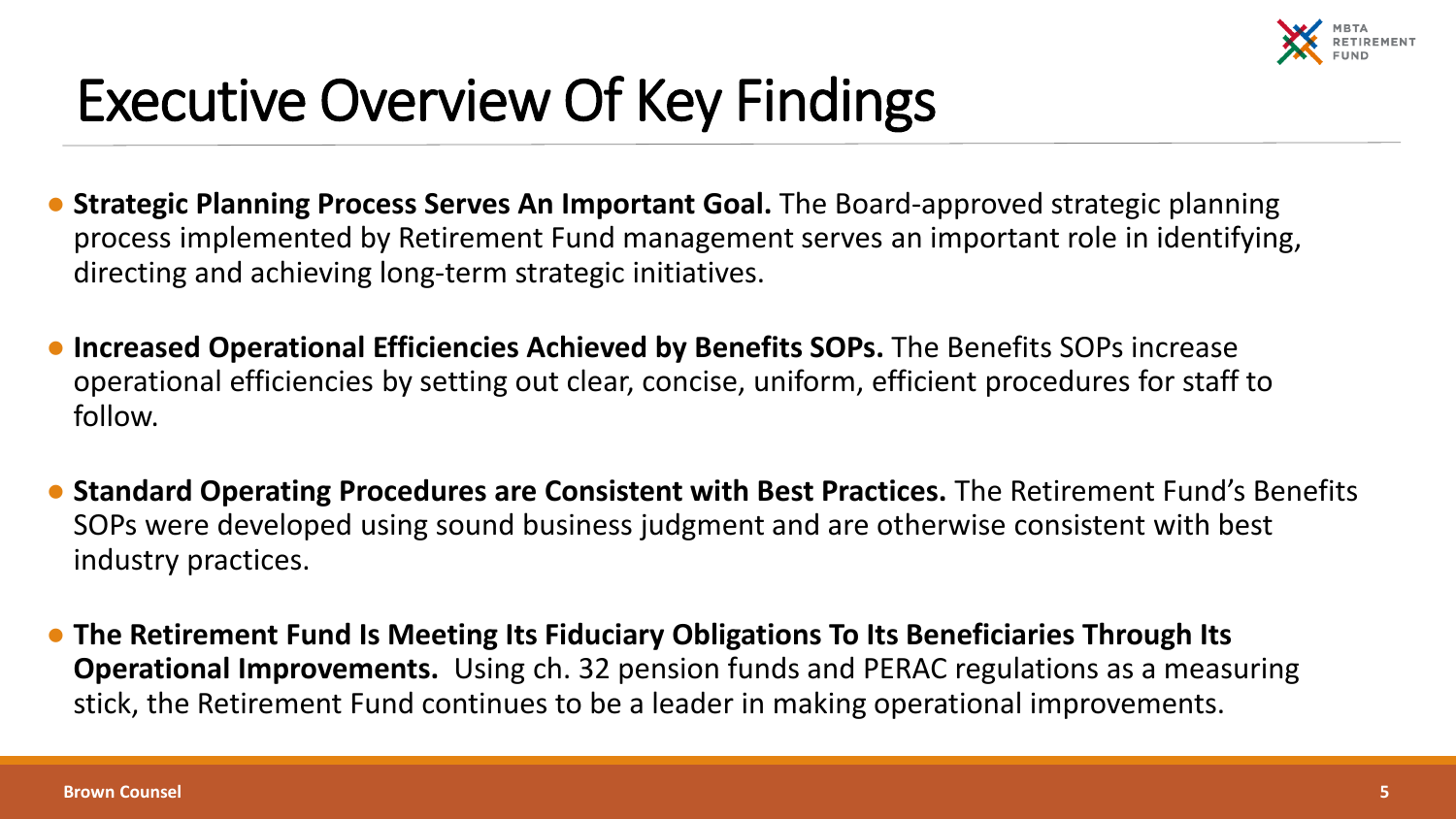

## Strategic Plan Development – 2015-2019 Strategic Plan

**Retirement Fund's 2015-2019 Strategic Plan.** In 2019, Retirement Fund management completed the final year of the Board-approved 2015-2019 Strategic Plan. Accomplishments achieved pursuant to the 2015-2019 plan included:

- Goal A Improve financial reporting, accountability and transparency
	- ‒ Produced the Retirement Fund's first five (5) ACFRs following GFOA Guidelines (received four (4) Certificate(s) of Excellence)
	- ‒ Supplied the MBTA and Commonwealth with information for the "Open Checkbook" and "CTHRU" initiatives
	- ‒ Complied with the Public Records Law (PRL)
- Goal B Cultivate a high-performing, professional and innovative organization
	- ‒ Hired and developed Professional Staff
	- ‒ Updated and adopted best practices and conducted annual in-service trainings on such best practices
	- ‒ Fostered a "customer service" culture
- Goal C Develop a technologically sophisticated infrastructure to better serve members and retirees
	- ‒ Developed and maintained the Retirement Fund's website
	- ‒ Incorporated Information Governance, information technology, cybersecurity protections and related best practices
	- ‒ Improved customer service through pension benefit software upgrade
- Goal D Adopt fiduciary and governance "best practices" to attain the highest levels of ethics and accountability
	- ‒ Updated Fiduciary Standards and Investment Policy Statement (IPS) and conducted Board training on same
	- ‒ Improved internal investment compliance procedures
	- ‒ Developed and maintained a self-reporting working relationship with PERAC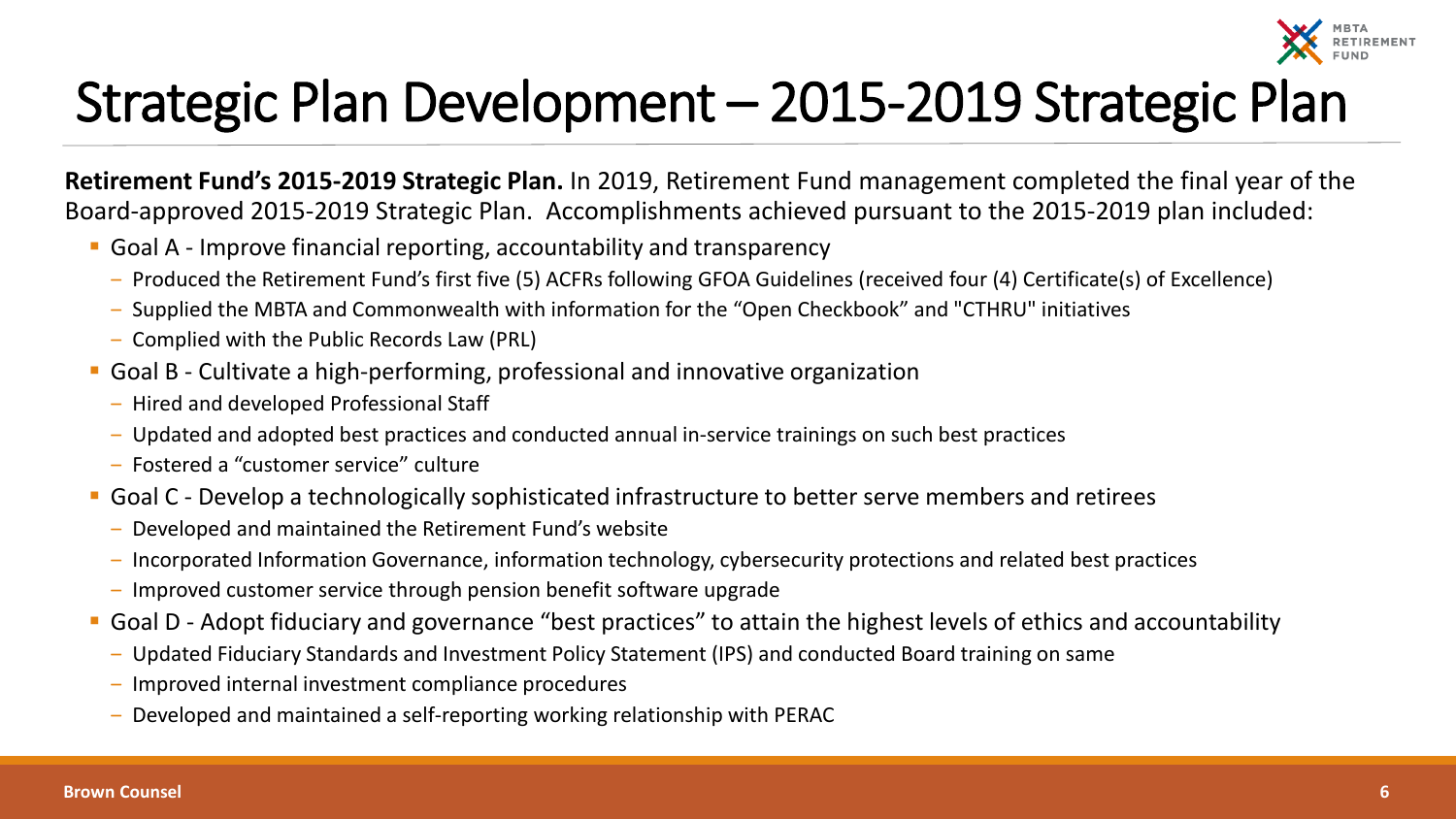

## Strategic Plan Development – Project 2020

- **Project 2020.** Retirement Fund management, led by John Barry and Retirement Fund counsel, Nick Hasenfus (the "**Project 2020 Team**"), developed a new Strategic Plan, reviewed and approved by the Board, that commenced in 2020 and ends in 2023.
- **Strategic Plan Methodology.** The Project 2020 Team employed a comprehensive methodology to collect and analyze relevant information, obtained through anonymous surveys and interviews of Retirement Fund senior staff, in order to develop long term goals, specific objectives within those goals, and targeted strategic initiatives designed to achieve each objective.
- Strategic Goals. The Project 2020 Team set out the following strategic goals in the Strategic Plan:
	- **Goal A** Enhance financial technology capabilities to support a secure and high performing customer service environment.
- **Goal B** Cultivate a sophisticated, professional, risk intelligent organization dedicated to customer service.
- **Goal C** Become a recognized leader in pension benefit administration.
- **Goal D** Sustain and preserve a financially sound pension fund.
- **Assessment**. The Board-approved Strategic Plan provides Retirement Fund management with direction in identifying and achieving high priority strategic goals and long-term initiatives.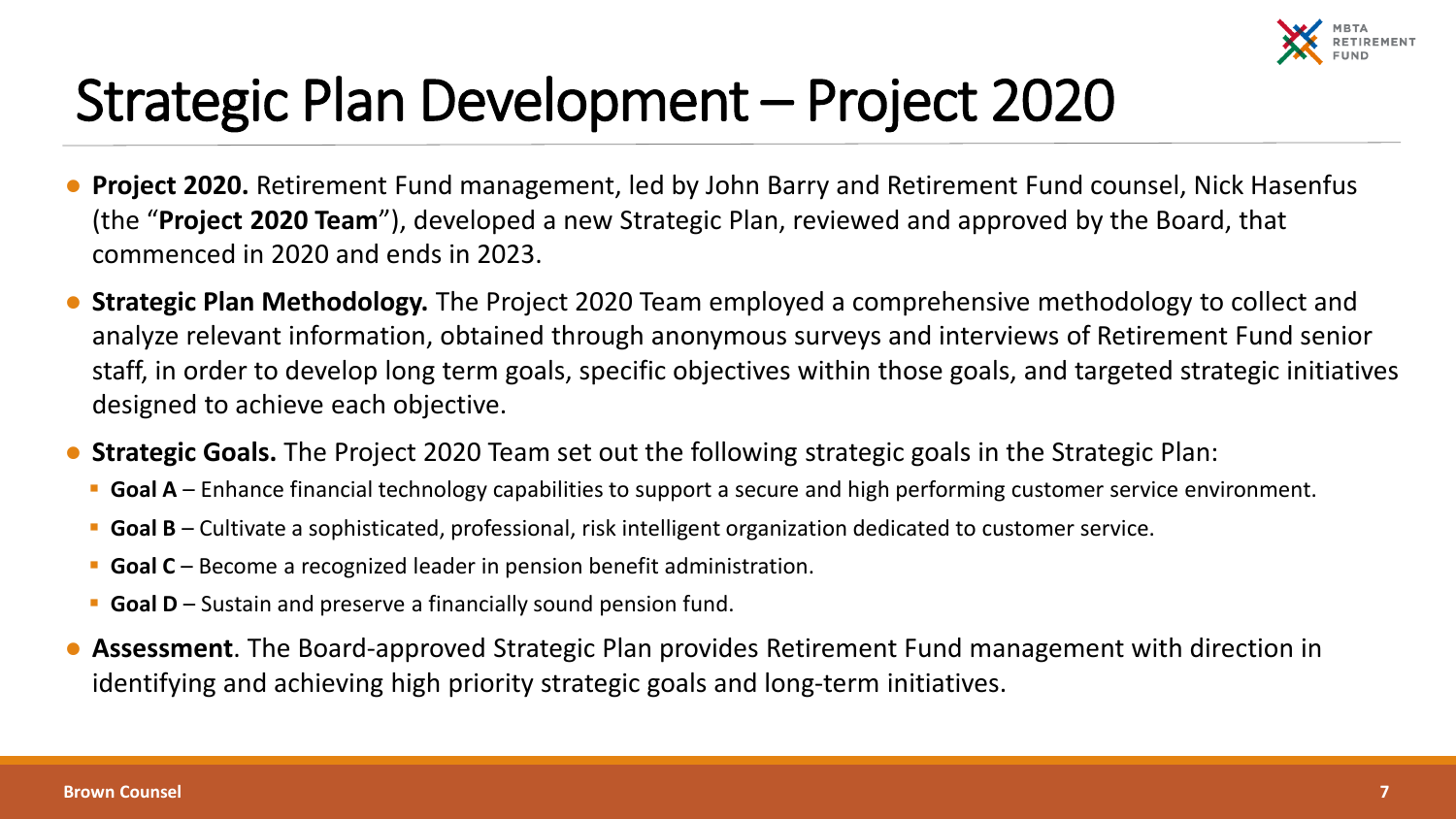

#### Development Of Benefits SOPs – Questions Asked

- **Do the SOPs further the Strategic Plan's initiatives? Yes.** Strategic Initiative B3.2 instructs the Retirement Fund to "[d]evelop and evaluate standard operating procedures (SOPs) to improve efficient operations, productivity and uniformity."
- **Do recent operational changes impact the work of the Benefits Department? Yes.** Recent staff reorganization and technological enhancements, such as the PTG PensionPro implementation and the cloud migration, have changed the way the Benefits Department operates. This made it the "right time" to develop new Benefits SOPs.
- Are there any lessons we learn from the Fund's Auditor? Yes. Every year the Finance Department receives feedback from the Fund's auditor, KPMG. John Barry, the Benefits Department, the Manager of Information Technology, the Manager of Operations, and outside legal counsel Nick Hasenfus of Holland & Knight (the "**Development Team**") held an internal "lessons learned" meeting with the Finance Department to solicit applicable auditor (KPMG) feedback as a prelude to developing the Benefits SOPs.
- **What content should be included in the Benefits SOPs?** Using the "lessons learned", and adopting an iterative approach, the Development Team drafted an outline to help develop the Benefits Department procedures (the **"Procedures Outline**").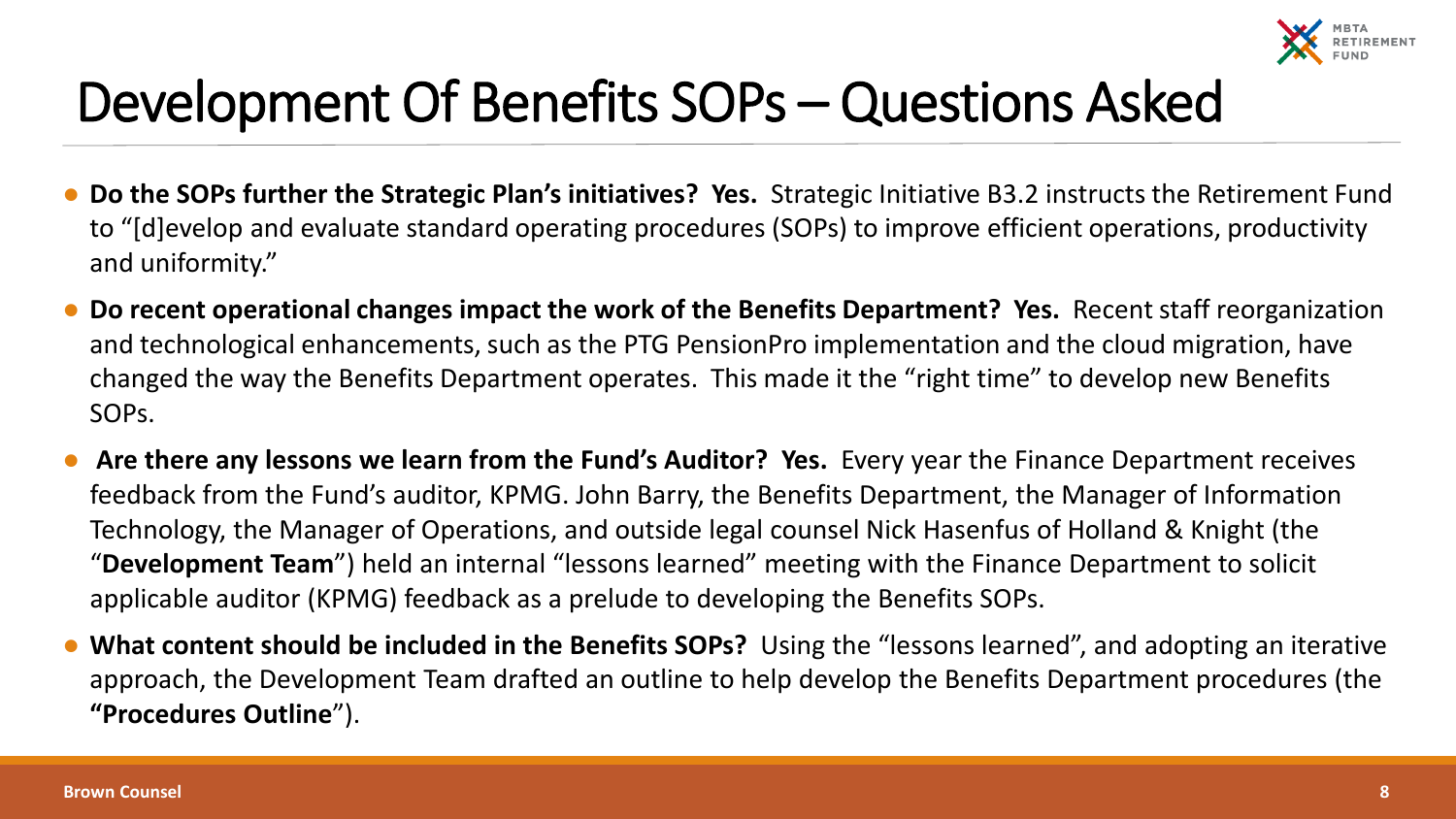

#### How The Benefits SOPs Were Developed

- **The first step was to create a project plan.** Using the Procedures Outline, the Development Team identified the relevant subject matter experts within the Benefits Department for each process listed in the Procedures Outline. Each subject matter expert was then charged with preparing a written description of the associated procedure for that operational topic.
- **The second step was to hold weekly meetings.** The Development Team, as a group, convened regular weekly meeting where draft procedures developed by the subject matter expert were reviewed and discussed. During these weekly reviews, the Development Team focused on:
	- **Reviewing and Enhancing Practices**. The Development Team took a fresh look at the procedures to ensure they complied with best practices, the Pension Agreement, and applicable law. The Development Team understood the importance of adopting a clear, articulable policy that incorporated reasonable business judgment. For example, the Development Team made enhancements to the disability re-test procedures so that individuals were no longer randomly selected for re-testing. Instead, individuals were selected for disability re-test based on a chronological order measured from their last exam.
	- **Stakeholder and Service Provider Review.** The Development Team also solicited feedback from stakeholders, including professional service providers, to ensure the Benefits SOPs conformed with current best practices and the law. These stakeholders included the Retirement Fund's actuary (Buck), its outside counsel for qualified domestic relation order (QDRO) implementation, and outside counsel for tax advice.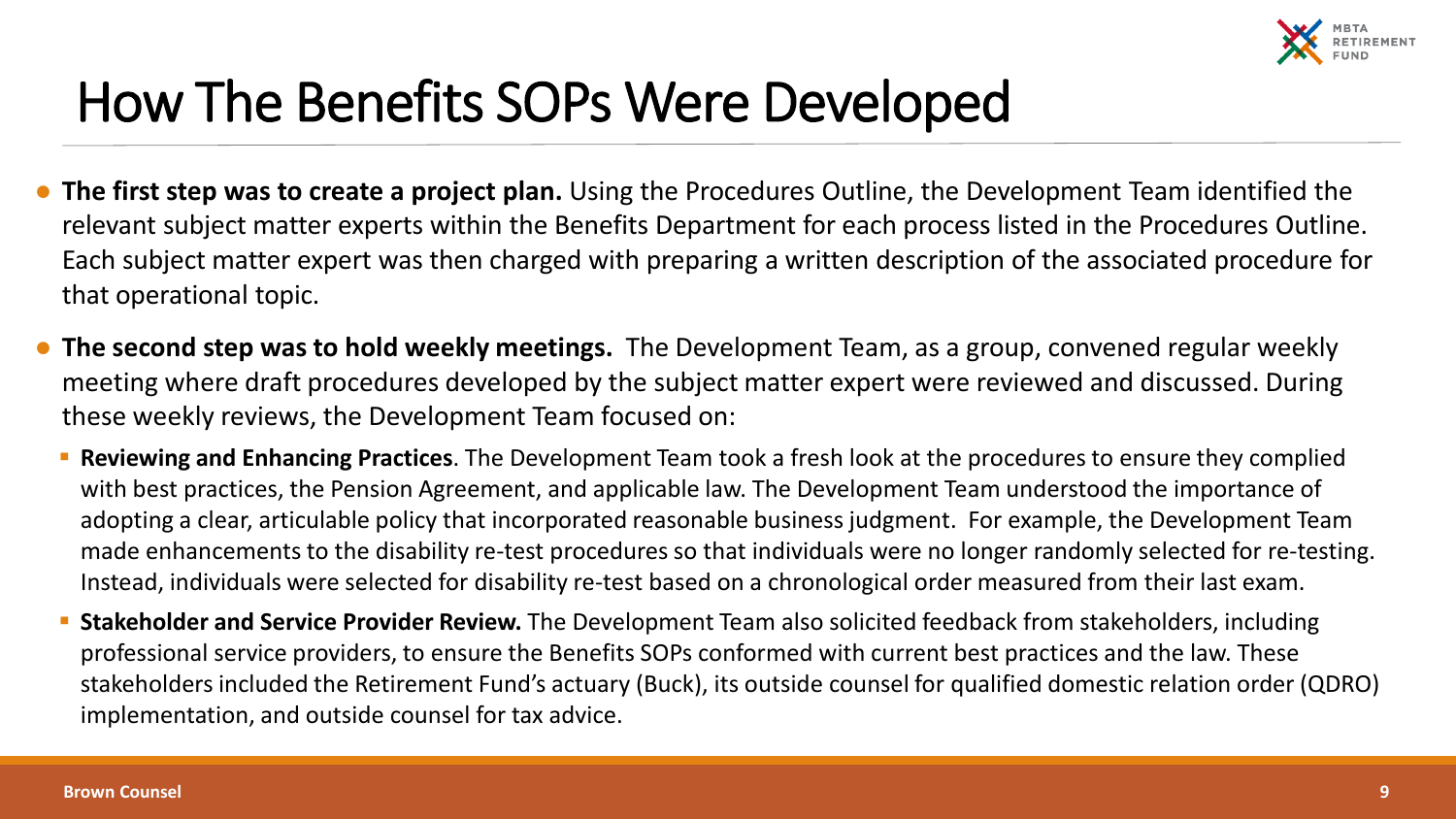

## Assessment OF The Development Process

- **1) The project management process used to develop the Benefits SOPs was reasoned, rational, and reflective of sound business judgment.**
- **2) The Development Team's scheduling of weekly meetings, and its inclusion and use of internal subject matter experts, helped to increase "buy-in" from those whose job it will be to implement the SOPs.**
- **3) The Development Team's solicitation of input from third party stakeholders and service providers was a sound business process reflective of best practices designed to achieve factual and legal accuracy in the SOPs.**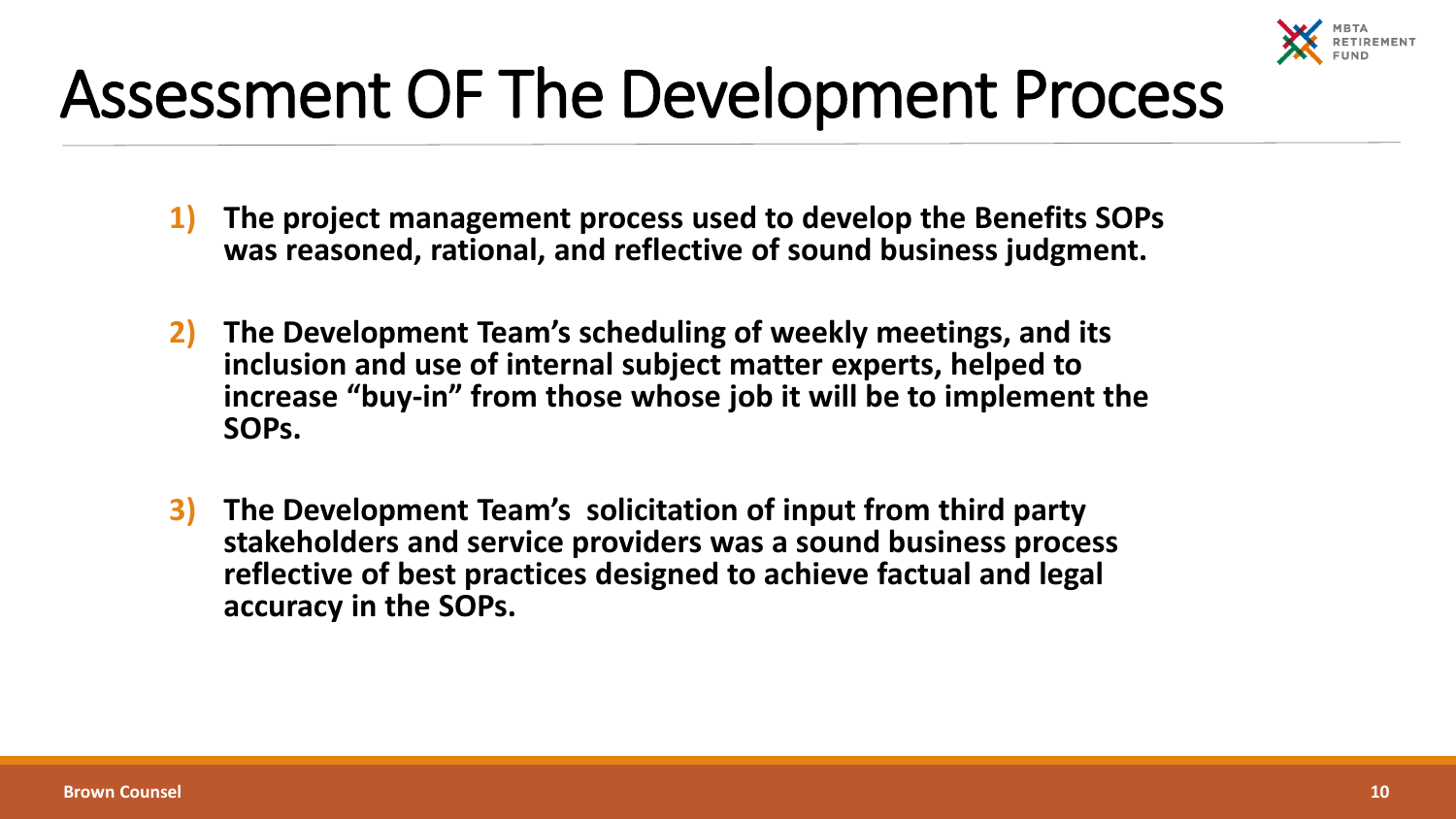

## Assessment Of The Product

- **1) The Benefits SOPs are an example of "best practices" in action by providing clear, articulate, step-by-step uniform instructions on how to perform Benefits Department tasks, or business processes.**
- **2) These interlinked steps provide Benefits Department staff with a uniform checklist of best practices and repeatable methods to perform business processes accurately and efficiently.**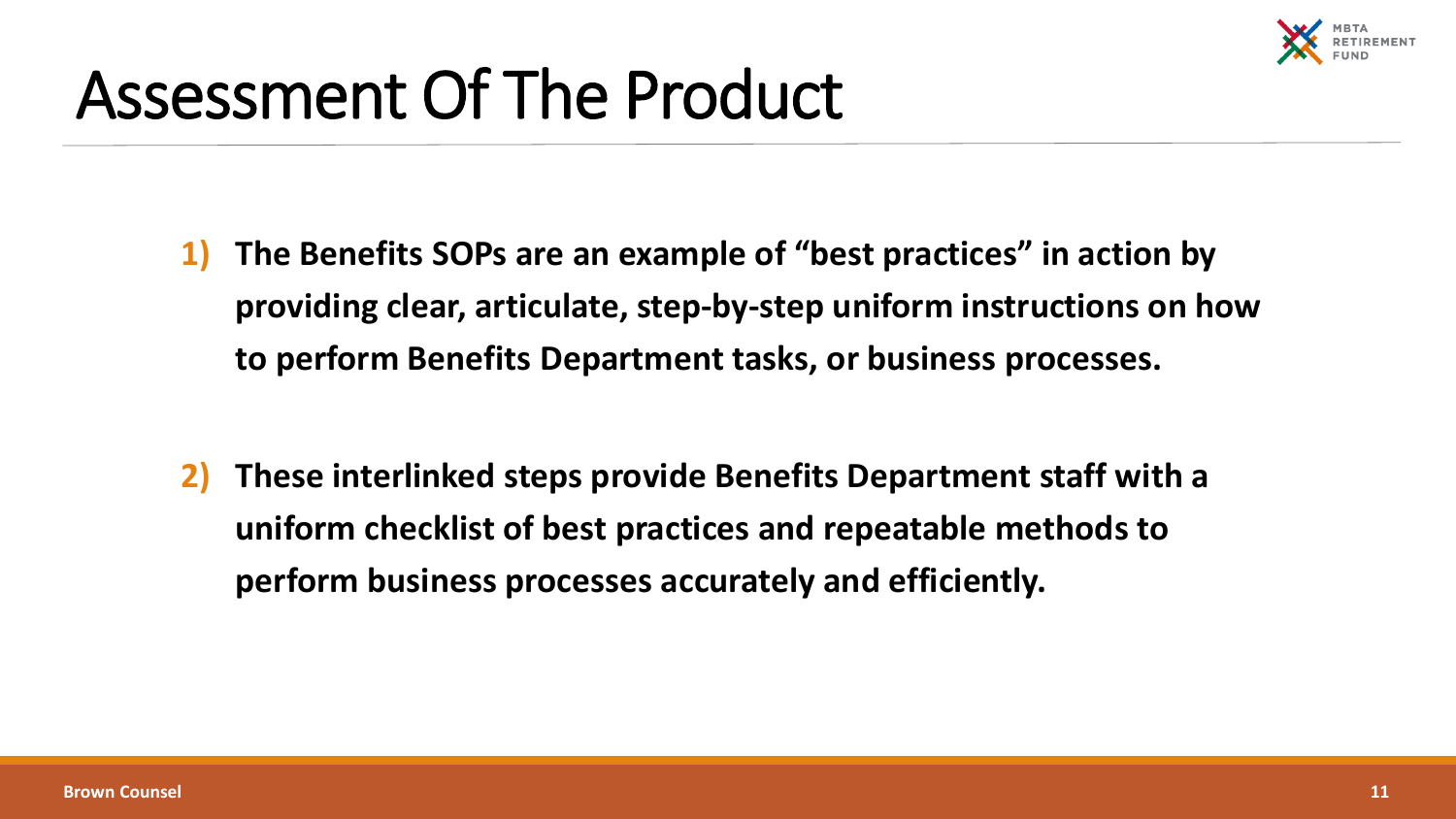

## Benefits Of The SOPs

- **The SOPs Include A New Document Repository.** Creating an online "document repository" for forms, template letters, and the like will increase efficiency and reduce errors. These documents are saved in a central location and hyperlinked to the Benefits SOPs. When a document is updated, it is saved in the central location with the same file-name so the hyperlink continues to work. This repository feature ensures that Benefits Department staff members have access to the most recent versions of form documents.
- **The SOPs Improve Efficiency.** The Benefits SOPs set out the most efficient way to perform tasks, fully utilizing the Retirement Fund's technology and collective knowledge.
- **The SOPs Reduce Risk and the Possibility of Human Error.** The Benefits SOPs provide clear step-by-step instructions. Benefits Department staff are required to follow the steps to perform the procedures set out in the Benefits SOPs. This reduces opportunities where staff members are required to make "judgment calls" thereby reducing the associated risk of human error.
- **The SOPs will Be Useful For Training, Redundancy and for Succession Planning**. The Benefits SOPs provide a baseline for training new personnel and instructions for other Retirement Fund employees to perform Benefits tasks if needed. This will increase training efficiencies, create skill redundancy, and be useful for succession planning.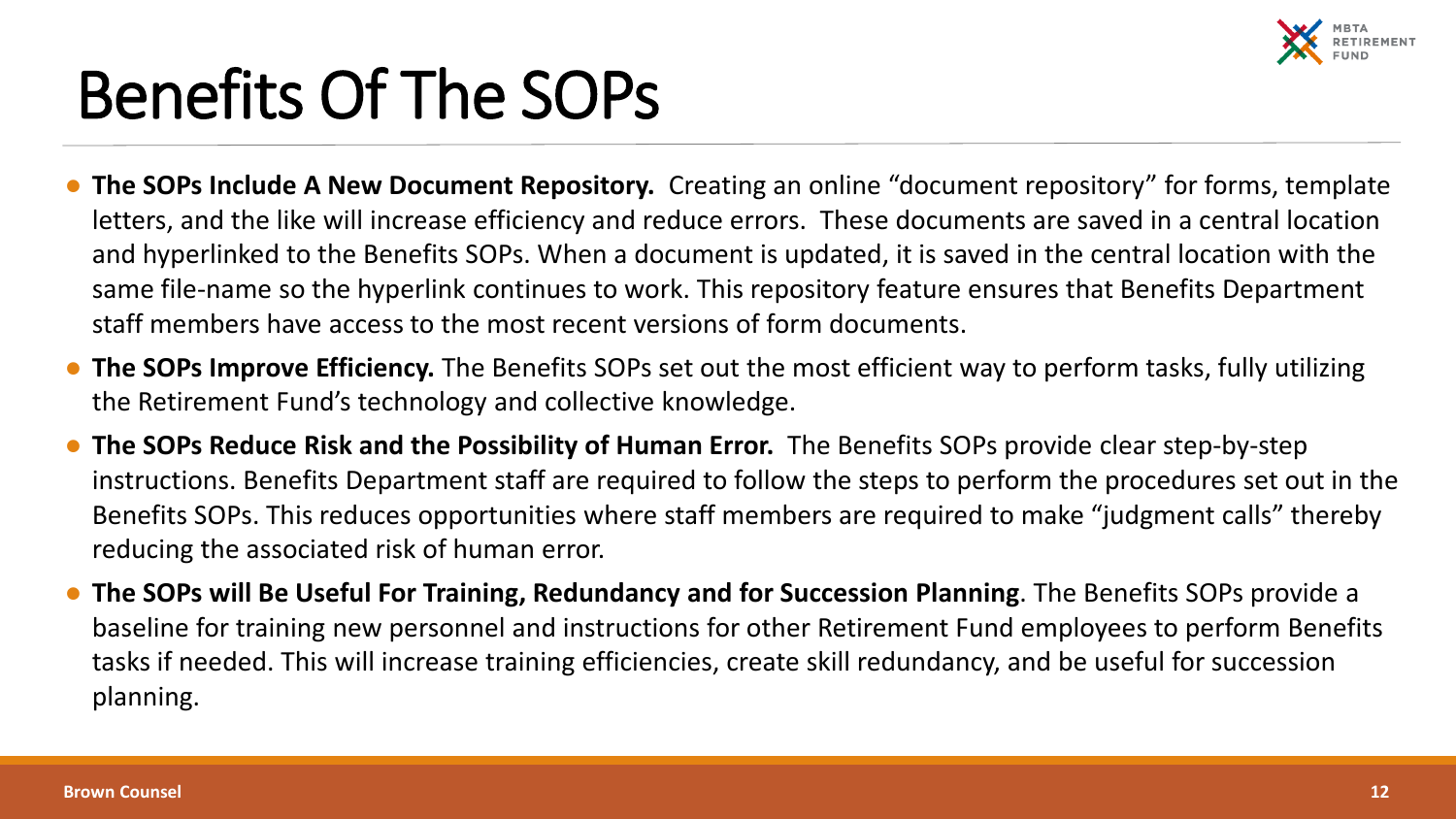

## Peer Comparison To PERAC Regulated Funds

- **Overview.** I conducted an assessment of the Retirement Fund's Benefits SOPs compared to similarly sized and larger ch. 32 funds. An overview of the findings from this assessment, and my previous operational assessment, are provided in the table in the next slide. Details of the peer comparison follow in Slide Nos. 13 and 15.
- **Peer Comparison Information.** The information for the peer comparison was collected through publicly available sources relating to PERAC regulated funds, and through informational interviews with each retirement system.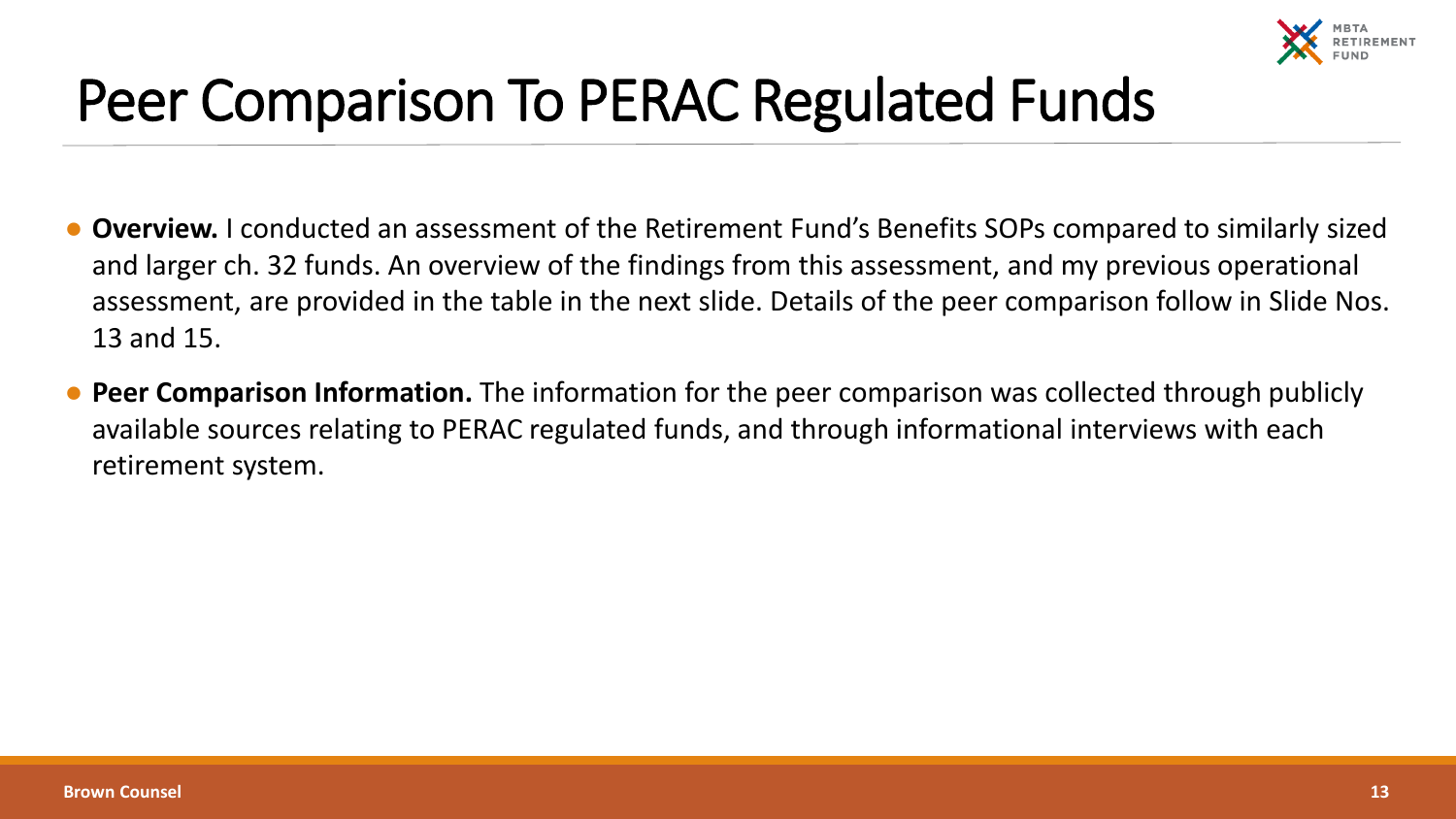

## Peer Comparison To PERAC Regulated Funds – Overview

| <b>Comparison Metric</b>                        | <b>MBTA</b><br><b>Retirement Fund</b><br>(reported 12/31/2021) | <b>Retirement Fund A</b><br>(reported 12/31/2020) | <b>Retirement Fund B</b><br>(reported 12/31/2020) | <b>Retirement Fund C</b><br>(reported 12/31/2020) | <b>Retirement Fund D</b><br>(reported 12/31/2021) |
|-------------------------------------------------|----------------------------------------------------------------|---------------------------------------------------|---------------------------------------------------|---------------------------------------------------|---------------------------------------------------|
| <b>Assets Under Management</b><br>(approximate) | \$1.9B                                                         | \$1.2 B                                           | \$1.7B                                            | \$7.8B                                            | \$37.0 B                                          |
| Number of Full Time Staff Members               | 10                                                             | 10                                                | 16                                                | 38                                                | $^{\sim}100$                                      |
| <b>Active Members</b>                           | 5,236                                                          | 5,920                                             | 9,285                                             | 21,214                                            | 95,059 (and 32,636)<br>inactive members)          |
| <b>Retired Members</b>                          | 6,597                                                          | 4,938                                             | 6,156                                             | 15,173                                            | 69,615                                            |
| <b>Provides Member Self-Service Platform</b>    | Yes                                                            | <b>Yes</b>                                        | <b>No</b>                                         | <b>No</b>                                         | Yes                                               |
| <b>Produces ACFRs</b>                           | Yes                                                            | <b>No</b>                                         | <b>No</b>                                         | <b>No</b>                                         | <b>No</b>                                         |
| <b>Received GFOA Certificate of Excellence</b>  | Yes                                                            | <b>No</b>                                         | <b>No</b>                                         | <b>No</b>                                         | <b>No</b>                                         |
| <b>Conducts Strategic Planning</b>              | Yes                                                            | <b>No</b>                                         | <b>No</b>                                         | <b>No</b>                                         | Yes                                               |
| Has Benefits Department SOPs                    | <b>Yes</b>                                                     | <b>No</b>                                         | <b>No</b>                                         | <b>No</b>                                         | Yes                                               |

<sup>1</sup> The following AUM includes the Boston Teachers Fund and investments with PRIT/PRIM, as applicable.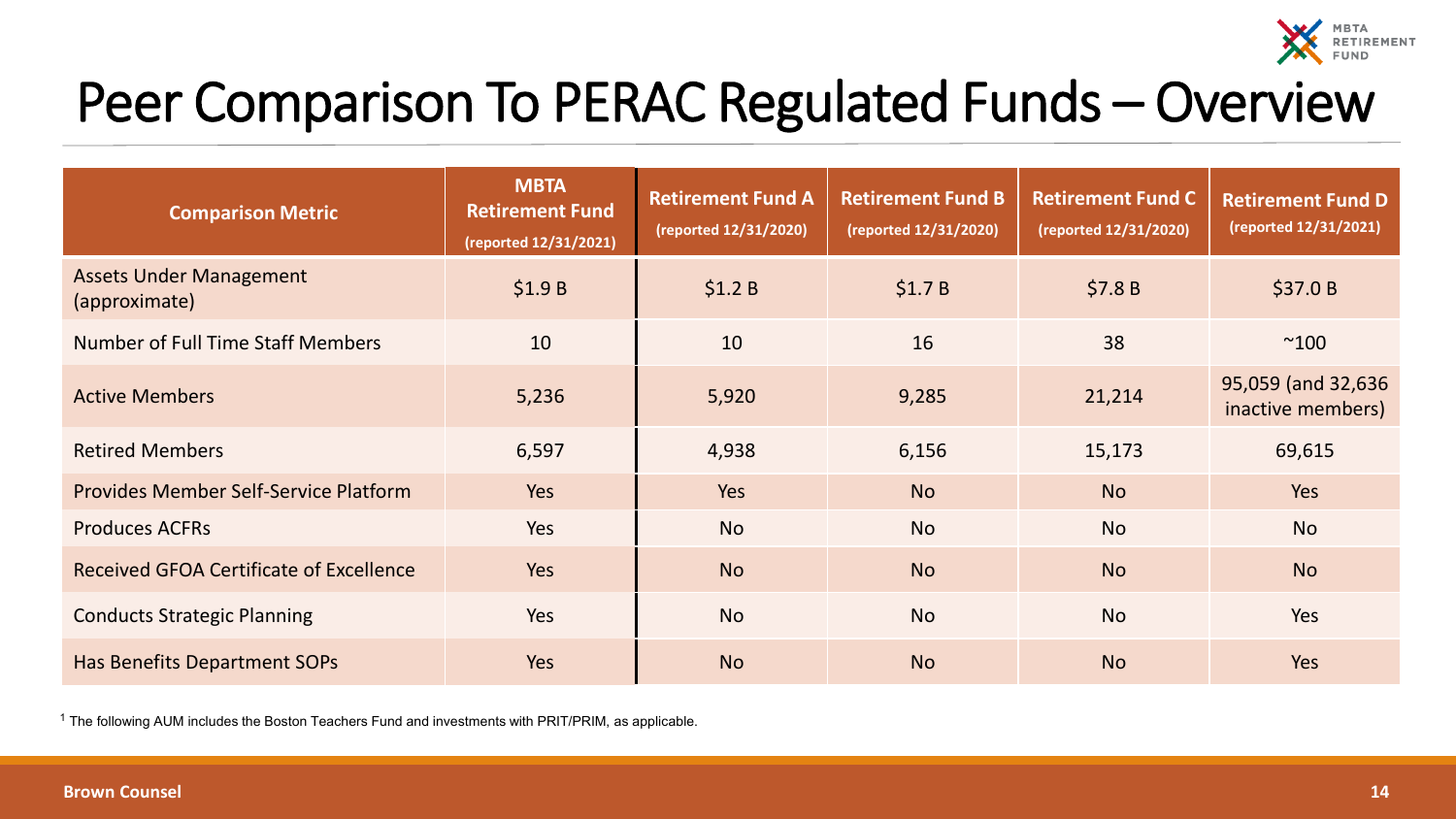

## Comparison To PERAC Regulated Funds – Findings

**The Retirement Fund exemplifies what funds need to do to operate efficiently and meet their fiduciary duties to their beneficiaries, and its operations compare favorably to similarly sized and larger sized ch. 32 Funds:**

- ●The Retirement Fund has the smallest staff size proportionally based on the ratio comparing the number of staff to the number of active and retired members serviced. Also of note, some of the PERAC regulated funds used for comparison have many, if not all, of their assets managed by PRIM, thereby reducing the need for certain staff positions.
- ●The Retirement Fund and one other, much larger fund, are the only retirement funds reviewed to have adopted Benefits SOPs, which provide numerous operational benefits, as discussed in earlier slides.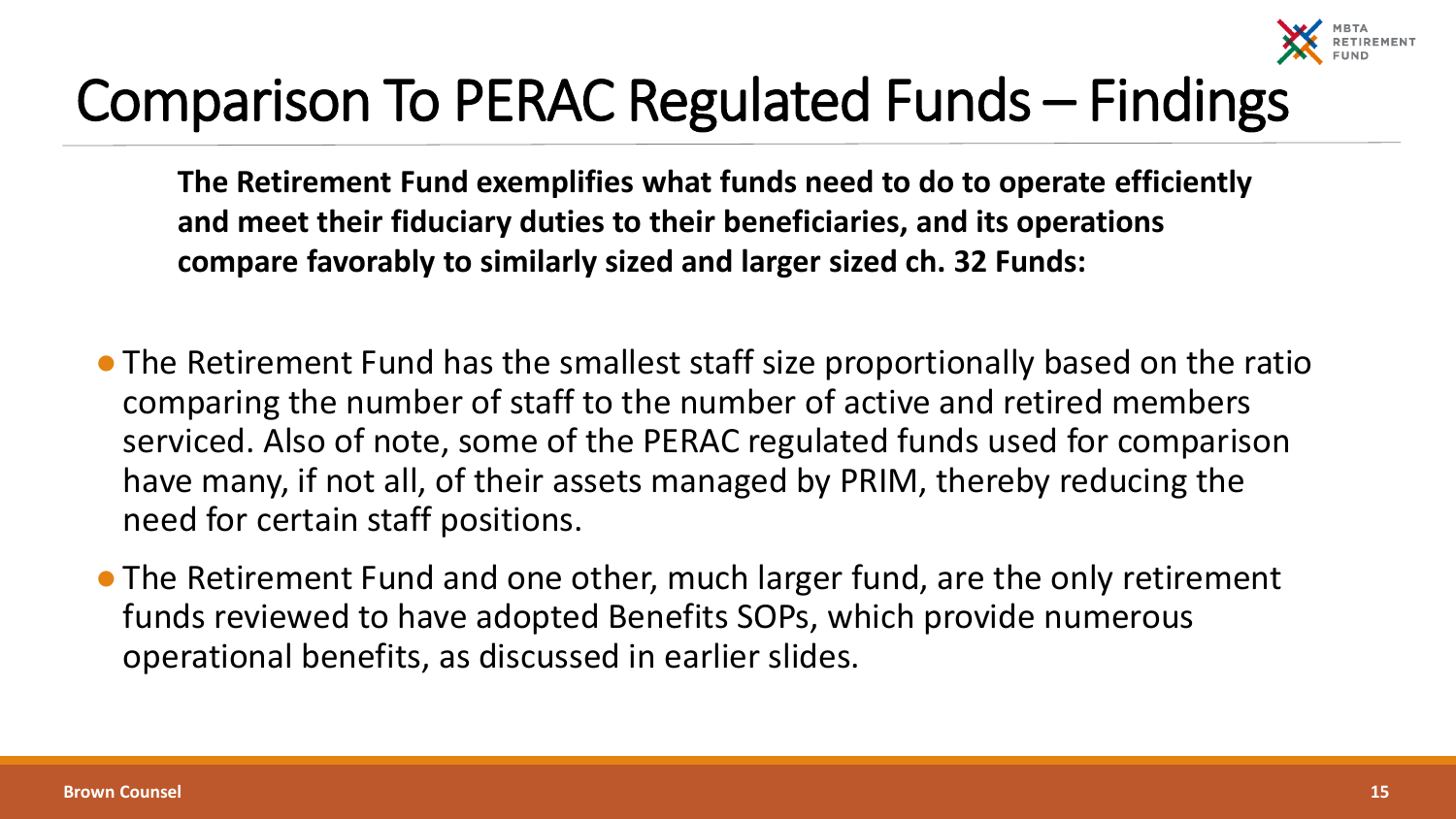

## What Distinguishes The Retirement Fund

- **Member Self-Service Platform.** The Retirement Fund as well as Funds A and D currently offer an online member selfservice platform to their membership. Funds B and C are both planning on implementing such functionality in the future.
- **ACFR Production.** The Retirement Fund is the only retirement fund to produce an annual comprehensive financial report (ACFR). Chapter 32 Funds, provide a standardized annual report in accordance with the provisions of 840 C.M.R. 5.03. The Retirement Fund began producing its ACFR in 2014 and has done so each year since. An ACFR provides transparent, detailed financial information to help the reader properly understand the basic statements.
- **GFOA Certificate of Excellence.** The Government Finance Officers Association (GFOA) established the Certificate of Achievement for Excellence in Financial Reporting Program to encourage reporting beyond the minimum requirements of generally accepted accounting principles. It promotes the spirit of transparency and full disclosure. The Retirement Fund has received the GFOA Certificate of Achievement for Excellence in Financial Reporting for its 2016, 2017, 2018, and 2019 ACFRs. The sample c. 32 funds do not choose to produce ACFRs and therefore are not eligible for the GFOA Certificate of Achievement for Excellence in Financial Reporting.
- **Strategic Planning.** The Retirement Fund and the much larger Fund D both engage in organized strategic planning and Retirement Fund B has a forward-looking technology plan. Strategic planning provides management with direction, setting measurable short-term goals and tasks designed to assist an organization in achieving its longer-term strategic goals.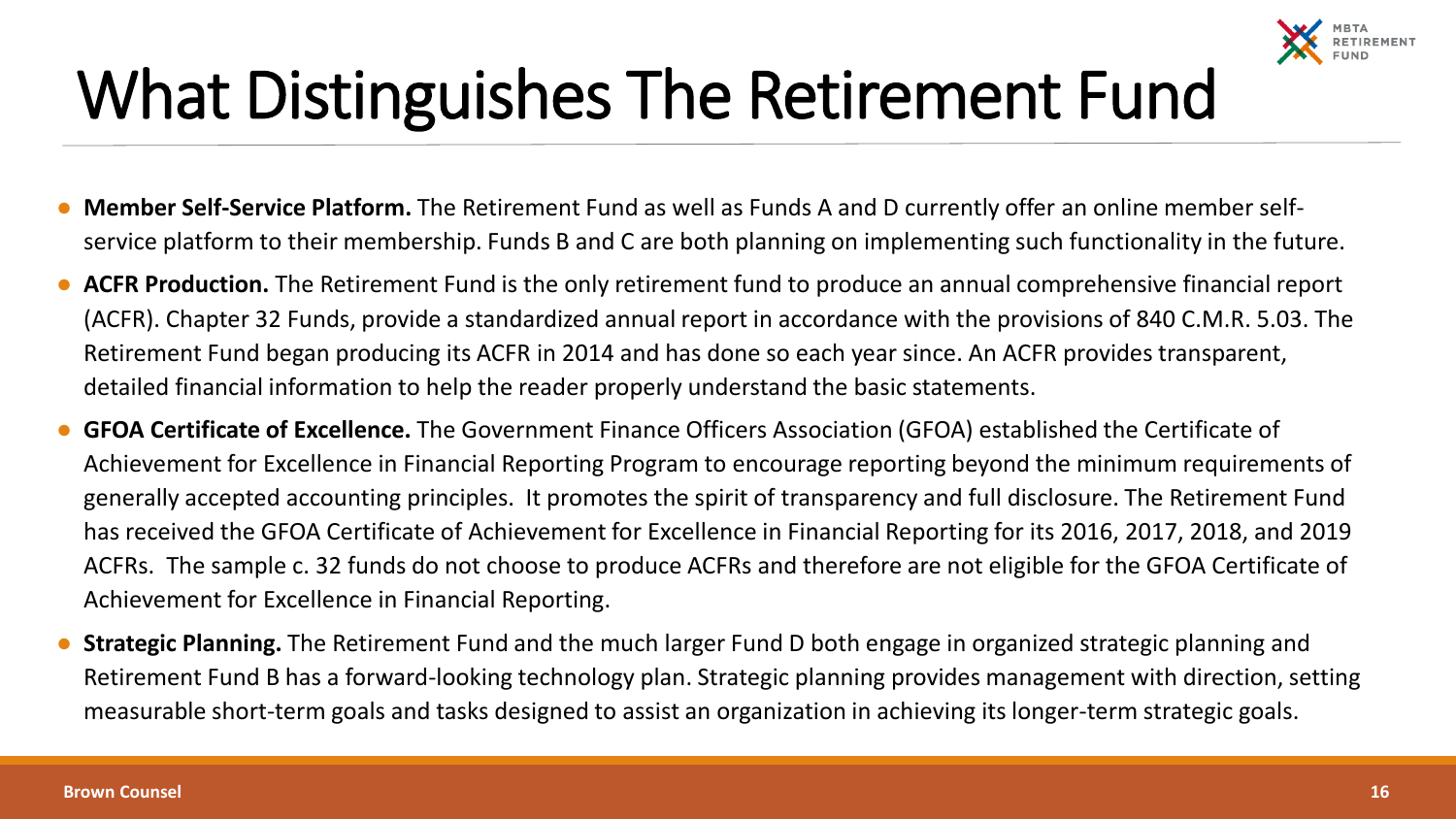

## Next Steps

- ●**Board Feedback.** Each Board Member received a draft of the Benefits SOPs. If you have any comments on the Benefits SOPs, which are welcome, please provide them to John.
- Best Practice Sharing and Transparency. With Board authorization, we have prepared a PowerPoint presentation of the Benefits SOPs to share with PERAC to review at the meeting we are planning for March or April of 2022. Also, with Board authorization, we will provide the same PowerPoint presentation shared with PERAC to any Ch. 32 systems that requests them. Sharing the Benefits SOPs with PERAC and Ch. 32 systems will further the Retirement Fund's strategic commitment to best practice sharing, transparency and leadership in the pension industry. It would also allow the Retirement Fund to obtain feedback from PERAC, a public retirement system regulator, and other retirement funds.
- **My Continued Involvement.** Moving forward, I will continue to stay involved with training and implementation of the Benefits SOPs. I will report back to the Board with an assessment regarding implementation.